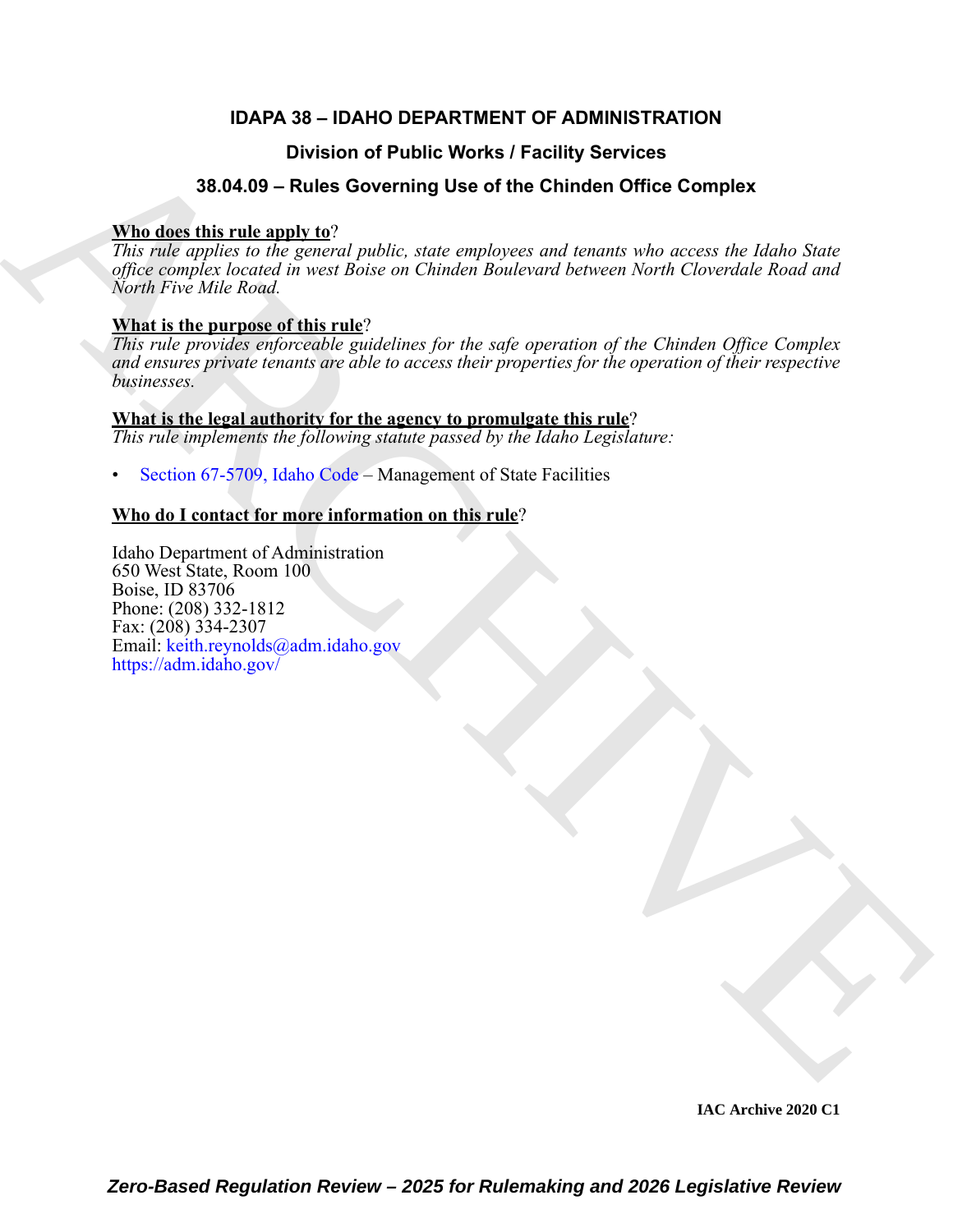# **Table of Contents**

| 38.04.09 - Rules Governing Use of the Chinden Office Complex                   |  |
|--------------------------------------------------------------------------------|--|
|                                                                                |  |
|                                                                                |  |
|                                                                                |  |
|                                                                                |  |
|                                                                                |  |
|                                                                                |  |
|                                                                                |  |
|                                                                                |  |
|                                                                                |  |
|                                                                                |  |
|                                                                                |  |
|                                                                                |  |
|                                                                                |  |
|                                                                                |  |
|                                                                                |  |
|                                                                                |  |
| 304. Skates, Skateboards, Scooters, And Other Non-Motorized Transportation.  6 |  |
|                                                                                |  |
|                                                                                |  |
|                                                                                |  |
|                                                                                |  |
|                                                                                |  |
| 310. Posters, Placards, Banners, Signs, Equipment, Tables, Materials,          |  |
|                                                                                |  |
|                                                                                |  |
|                                                                                |  |
|                                                                                |  |
|                                                                                |  |
|                                                                                |  |
| 317. Health, Safety, And Maintenance Of Chinden Office Complex.  9             |  |
|                                                                                |  |
|                                                                                |  |
|                                                                                |  |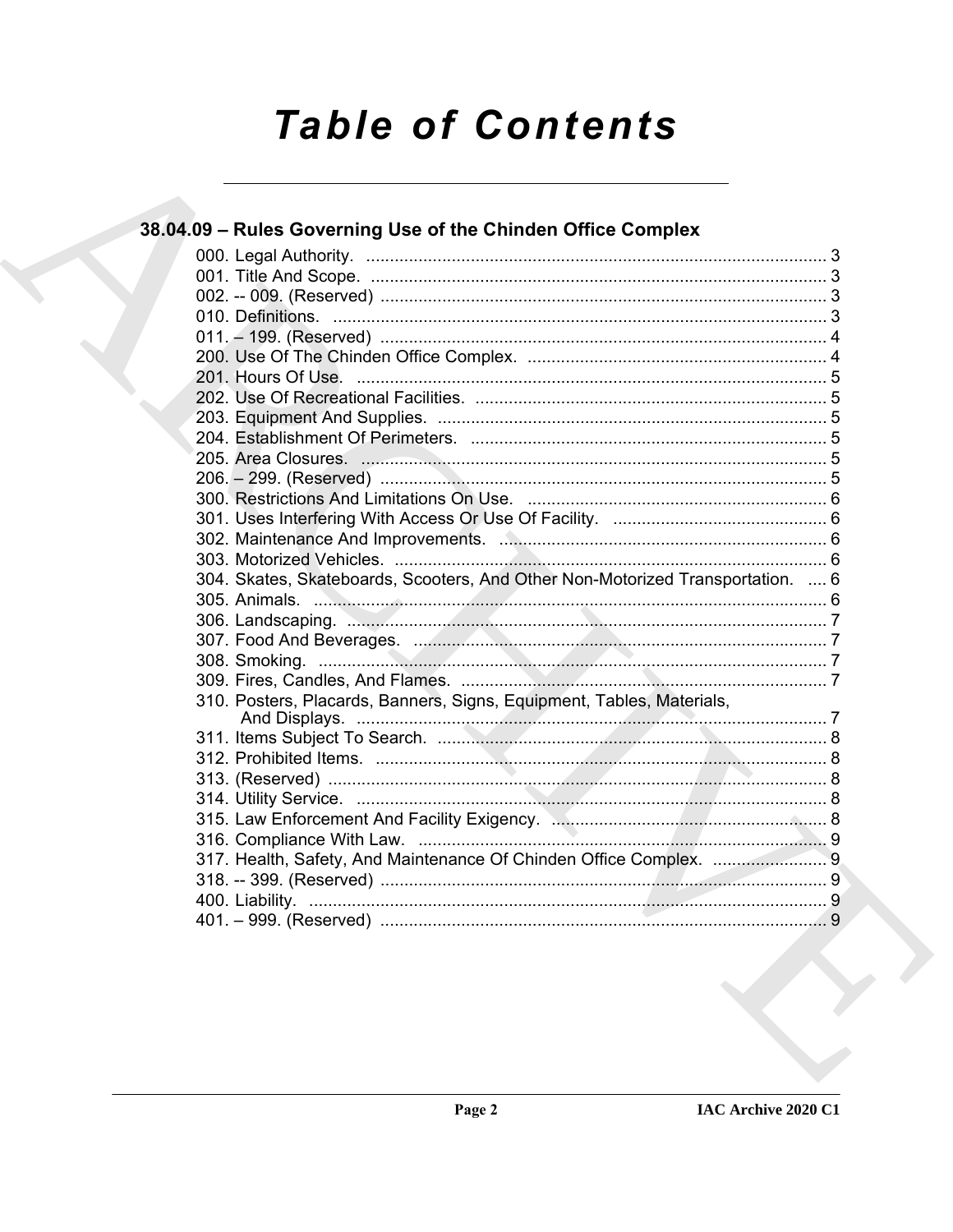#### <span id="page-2-14"></span>**38.04.09 – RULES GOVERNING USE OF THE CHINDEN OFFICE COMPLEX**

#### <span id="page-2-1"></span><span id="page-2-0"></span>**000. LEGAL AUTHORITY.**

Section 67-5709, Idaho Code, gives the Director of the Department of Administration authority to manage state facilities and to promulgate rules governing state facilities. (4-11-19)

#### <span id="page-2-15"></span><span id="page-2-2"></span>**001. TITLE AND SCOPE.**

**01.** Title. These rules are titled IDAPA 38.04.09, "Rules Governing Use of the Chinden Office (4-11-19) Complex." (4-11-19)

**02. Scope**. These rules contain the provisions for use of the exterior and interior of the Chinden Office Complex. (4-11-19)

#### <span id="page-2-3"></span>**002. -- 009. (RESERVED)**

#### <span id="page-2-4"></span>**010. DEFINITIONS.**

<span id="page-2-7"></span><span id="page-2-6"></span><span id="page-2-5"></span>**01. Camping**. Any activity prohibited under Section 67-1613, Idaho Code. (4-11-19)

Solution (Section Action Constraint Constraint Constraint Constraint Constraint Constraint Constraint Constraint Constraint Constraint Constraint Constraint Constraint Constraint Constraint Constraint Constraint Constrain **02. Chinden Office Complex**. The Chinden Office Complex is bounded to the north by West Chinden Boulevard, to the west by North Cloverdale Road, to the east by North Five Mile Road, and to the south by the Jones-Stiburek, Orchid Point, De Meyer Estates No. 7, Hickories No. 1, 9 and 12, Hickories East and EMS Avenue Subdivisions. The following buildings and the grounds adjacent to such buildings located in Boise, Idaho shall be the Chinden Office Complex under these rules: (4-11-19)

- **a.** 11301 West Chinden Boulevard, identified as Building 1 of the Chinden Office Complex.(4-11-19)
- **b.** 11311 West Chinden Boulevard, identified as Building 3 of the Chinden Office Complex. (4-11-19)
- **c.** 11321 West Chinden Boulevard, identified as Building 2 of the Chinden Office Complex.(4-11-19)
- **d.** 11331 West Chinden Boulevard, identified as Building 8 of the Chinden Office Complex.(4-11-19)
- **e.** 11341 West Chinden Boulevard, identified as Building 4 of the Chinden Office Complex.(4-11-19)
- **f.** 11351 West Chinden Boulevard, identified as Building 6 of the Chinden Office Complex.(4-11-19)
- **g.** 11361 West Chinden Boulevard, identified as Building 7 of the Chinden Office Complex.(4-11-19)
- <span id="page-2-9"></span><span id="page-2-8"></span>**h.** 11371 West Chinden Boulevard, identified as Building 5 of the Chinden Office Complex.(4-11-19)

**03. Commemorative Installation**. Any statue, monument, sculpture, memorial or landscape feature designed to recognize a person, group, event or element of history. (4-11-19)

**04. Common Space**. The portion of the Chinden Office Complex that is not Tenant Space. Common Space includes but is not limited to interior lobbies not within Tenant Space and restrooms not accessed through Tenant Space. Common Space does not include Tenant Space or any area marked "private," "no admission," "staff only" or similarly designated as not open to the public. (4-11-19) only" or similarly designated as not open to the public.

<span id="page-2-10"></span>

| 05.<br><b>Department.</b> The Department of Administration. |  | $(4-11-19)$ |
|-------------------------------------------------------------|--|-------------|
|-------------------------------------------------------------|--|-------------|

<span id="page-2-12"></span><span id="page-2-11"></span>**06. Director**. The Director of the Department of Administration or his designee. (4-11-19)

**07. Private Event or Private Exhibit**. Any activity sponsored or initiated by a member of the public that is open only to invited or qualifying individuals or groups. Private Events and Private Exhibits include, but are not limited to, weddings, dinners, award ceremonies, memorials, and seminars. (4-11-19)

<span id="page-2-13"></span>

| 08. | <b>Public Use.</b> Use that is not: | $(4-11-19)$ |
|-----|-------------------------------------|-------------|
|     |                                     |             |

- **a.** A State Event or Exhibit; (4-11-19)
- **b.** Use by a public officer, official, employee, contractor, agency, or board or commission for state of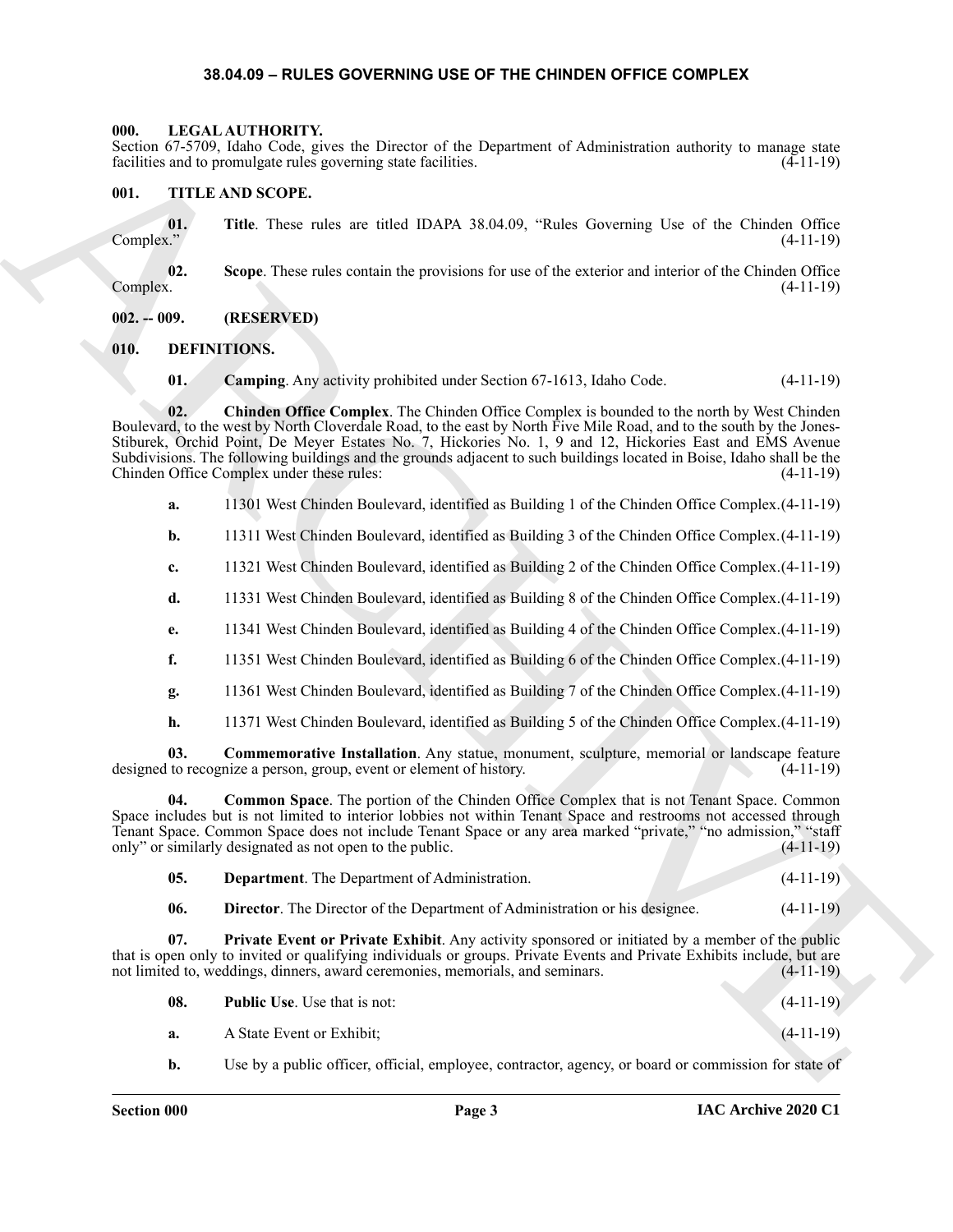|  | Idaho business; |                                        | $(4-11-19)$ |
|--|-----------------|----------------------------------------|-------------|
|  | $c_{\bullet}$   | State Maintenance and Improvements; or | $(4-11-19)$ |
|  |                 | Use by a Tenant.                       | $(4-11-19)$ |

<span id="page-3-4"></span><span id="page-3-3"></span><span id="page-3-2"></span>**09. Recreational Facilities**. Facilities designated by the Director for Recreational Use. (4-11-19)

**10. Recreational Use**. Use for leisure or athletic purposes such as picnicking and sports practices or informal sports games. (4-11-19)

**11.** Security Personnel. A state of Idaho employee or a staff member of a state of Idaho contractor b duties include monitoring compliance with and enforcing these rules. (4-11-19) whose job duties include monitoring compliance with and enforcing these rules.

<span id="page-3-5"></span>**12.** State Business Day. Monday through Friday, excluding the holidays set forth in Section 73-108, Idaho Code. (4-11-19) Idaho Code. (4-11-19)

<span id="page-3-7"></span><span id="page-3-6"></span>**13. State Events and Exhibits**. All functions initiated and controlled by any state of Idaho agency, board, commission, officer or elected official acting on behalf of the state of Idaho. (4-11-19)

**Consideration of Administration**<br>
Use of the Chindren Office Complete<br>
Use states between the three values and the processions, a<br>
(4-11-19)<br>
4 Use by a Tomas.<br>
10. Recreational Pacificity Factions consider partners on t **14. State Maintenance and Improvements**. Maintenance or improvement of the Chinden Office Complex by the state of Idaho or its contractors. Maintenance for the purpose of this definition includes, but is not limited to, grounds maintenance such as mowing, watering, landscaping, aerating, turf installation and repair, fertilizing and planting, and structural maintenance such as pressure washing, painting, and window cleaning and reglazing. Improvement for the purpose of this definition includes, but is not limited to, the following: construction of new buildings or portions of buildings; renovations to existing buildings; the installation of permanent structures and equipment such as benches, sprinklers, flagpoles, monuments and memorials; and, the installation of temporary equipment and structures such as construction fencing, generators and portable buildings. (4-11-19) equipment and structures such as construction fencing, generators and portable buildings.

<span id="page-3-8"></span>**15. Tenant**. A state of Idaho officer, official, agency, board or commission or a public agency or a public agency or a public agency or a public agency or a public agency or a public agency or a public agency of a detail private individual or entity with a license or lease to use the Chinden Office Complex.

<span id="page-3-9"></span>**16. Tenant Space**. The portion of the exterior of the Chinden Office Complex licensed or leased to a private individual or entity and the portion of the interior of the Chinden Office Complex occupied by a state of Idaho officer, official, agency, board or commission or leased to a public agency or a private individual or entity. (4-11-19)

#### <span id="page-3-0"></span>**011. – 199. (RESERVED)**

#### <span id="page-3-12"></span><span id="page-3-1"></span>**200. USE OF THE CHINDEN OFFICE COMPLEX.**

**01. Authorized Uses by the Public**. Except as provided otherwise in these rules, the Chinden Office Complex is available for Public Use. (4-11-19)

<span id="page-3-11"></span><span id="page-3-10"></span>**02. Prohibited Uses**. The following uses are prohibited at the Chinden Office Complex: (4-11-19)

**a.** Commercial Activity. The Chinden Office Complex shall not be used for any activity conducted for profit and no persons shall solicit to sell any merchandise or service at the Chinden Office Complex. The following are not commercial activity prohibited by this subsection: (4-11-19)

i. Meetings or conferences for public employees or their relatives describing employee benefits and approved by a state of Idaho agency. (4-11-19)

ii. Concessions authorized by law. (4-11-19)

iii. Vaccinations may be provided in exchange for a fee without the prior written permission of the where approved by a state of Idaho agency, board, commission or elected official. (4-11-19) Director where approved by a state of Idaho agency, board, commission or elected official.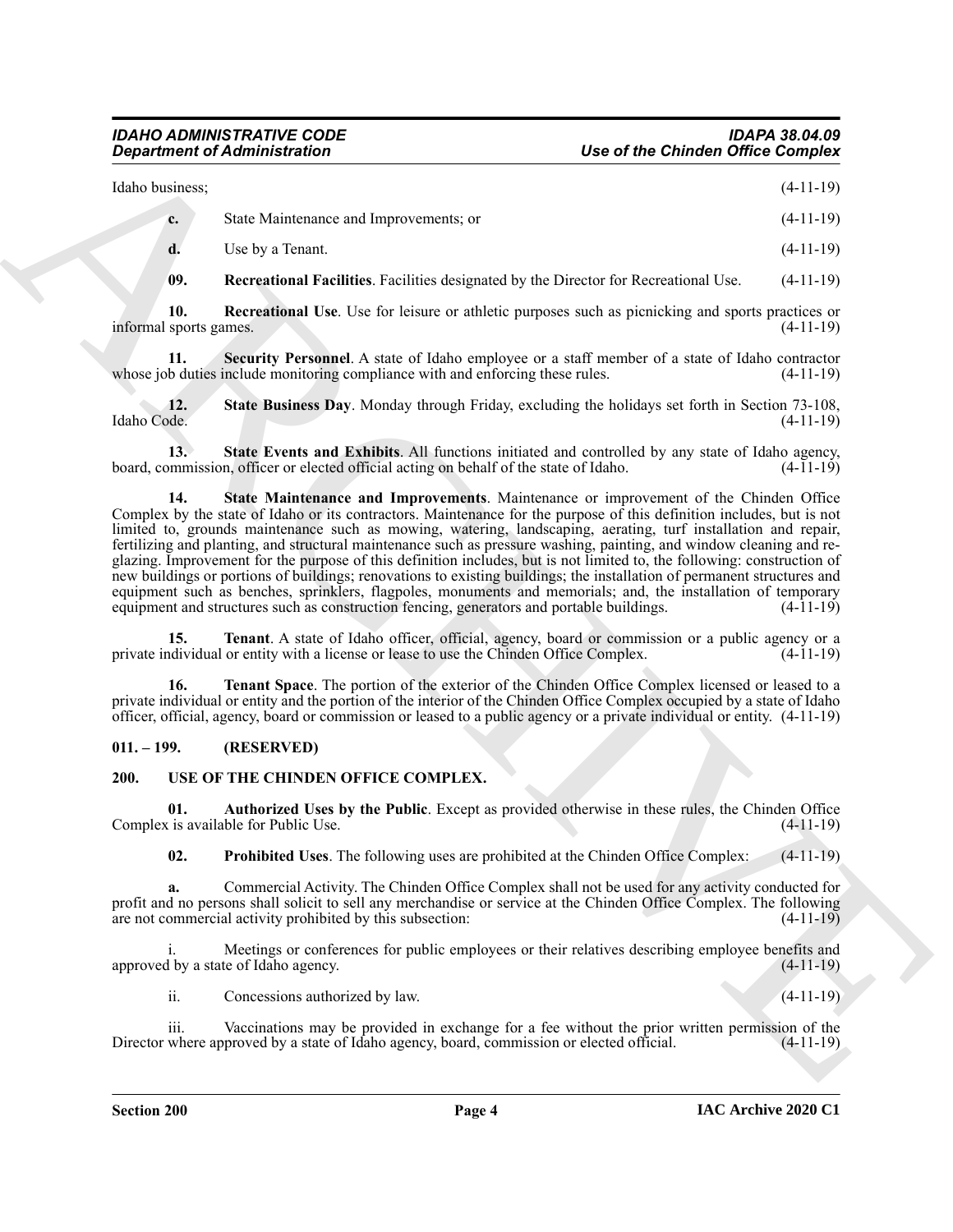iv. The conduct of business by a Tenant. (4-11-19)

**b.** Camping. (4-11-19)

**c.** Private Events and Exhibits, except use of the Recreational Facilities as authorized by these rules. (4-11-19)

**d.** Use by the public for press conferences, performances, ceremonies, presentations, meetings, rallies, receptions or gatherings.  $(4-11-19)$ 

**e.** Use by the public for attended or unattended displays, including but not limited to equipment, machines, vehicles, products, samples, paintings, sculptures, arts and crafts, photographs, signs, banners or other graphic displays. (4-11-19) graphic displays.

<span id="page-4-14"></span>**03. Public Access to Interior**. Public access to the interior of the buildings at the Chinden Office Complex and to exterior Tenant Space at the Chinden Office Complex is limited to the conduct of business with the Tenant. (4-11-19)

<span id="page-4-12"></span>**04. Priority of Uses**. State Maintenance and Improvements shall have priority over all other use of the Chinden Office Complex. (4-11-19)

#### <span id="page-4-9"></span><span id="page-4-0"></span>**201. HOURS OF USE.**

<span id="page-4-10"></span>**01. Hours for Use by the Public**. The hours for public access to the exterior of the Chinden Office Complex are from sunrise to sunset. The hours for public access to interior Common Space shall be as posted on the public entrance to each building at the Chinden Office Complex. (4-11-19) public entrance to each building at the Chinden Office Complex.

<span id="page-4-11"></span>**02. Public Parking Hours**. Unless approved by the Director, the public shall not park motorized vehicles overnight at the Chinden Office Complex. (4-11-19)

### <span id="page-4-13"></span><span id="page-4-1"></span>**202. USE OF RECREATIONAL FACILITIES.**

The Director may authorize reservation of Recreational Facilities under this subsection by a Tenant and the exclusion of members of the public from use of Recreational Facilities during reserved periods. Unless reserved by a Tenant, Recreational Facilities are available for Recreational Use by the public on a first-come, first-used basis from sunrise to sunset daily. (4-11-19) to sunset daily.

#### <span id="page-4-7"></span><span id="page-4-2"></span>**203. EQUIPMENT AND SUPPLIES.**

Except as provided in these rules, the Department will not provide equipment or supplies for use of the Chinden Office Complex. (4-11-19)

### <span id="page-4-8"></span><span id="page-4-3"></span>**204. ESTABLISHMENT OF PERIMETERS.**

Security personnel and law enforcement may establish perimeters separating participants in Public Use of the Chinden Office Complex or State Events and Exhibits. Participants in and observers of any Public Use or State Events and Exhibits shall observe perimeters set pursuant to this section. (4-11-19)

#### <span id="page-4-6"></span><span id="page-4-4"></span>**205. AREA CLOSURES.**

**Constrained of Administration**<br>
The of the Constraint Columbian (see Fig. 2). The constraint of the Constraint Constraint Constraint Constraint Constraint Constraint Constraint Constraint Constraint Constraint Constraint The Director may direct that any portion of the Chinden Office Complex be closed for Public Use upon a finding that the closed portion of the Chinden Office Complex has sustained damage or is in imminent danger of sustaining damage. The closure directive shall identify the portion of the Chinden Office Complex closed, the damage that has occurred or that will occur without closure, and the estimated period of closure to restore or prevent the damage. A notice of closure and information on how to obtain a copy of the closure directive shall be posted at the closed portion of the Chinden Office Complex. Circumstances presenting an imminent danger of damage to the Chinden Office Complex include, but are not limited to, the saturation of soil, turf or landscaped areas with water, excessive foot traffic over landscaped areas, preventing turf or plants from obtaining adequate sunlight, and the buildup of ice or snow on landscaped areas. (4-11-19) snow on landscaped areas.

#### <span id="page-4-5"></span>**206. – 299. (RESERVED)**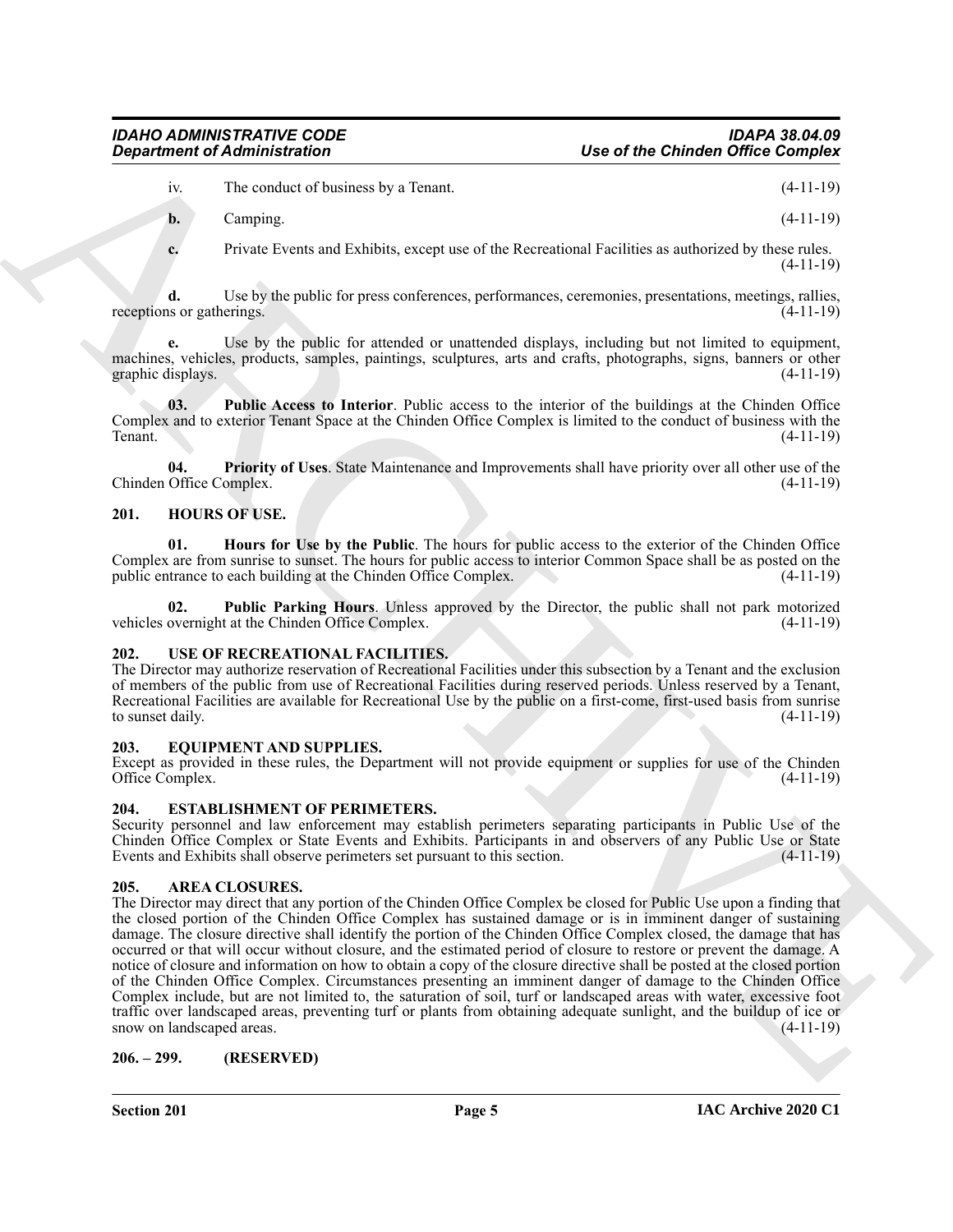#### <span id="page-5-11"></span><span id="page-5-0"></span>**300. RESTRICTIONS AND LIMITATIONS ON USE.**

The restrictions and limitations on use of the Chinden Office Complex set forth in Sections 301 through 399 of these rules shall apply to all Public Use of the Chinden Office Complex. The lease or license of Tenant Space may vary these rules for use by the Tenant, its employees, and its invited guests. (4-11-19)

#### <span id="page-5-15"></span><span id="page-5-13"></span><span id="page-5-1"></span>**301. USES INTERFERING WITH ACCESS OR USE OF FACILITY.**

*Department of Administration*<br>
Multiple of the Chindren Office Complex<br>
Numerical Constraint (Section 2008)<br>
The results of the Chindren Constraint (Section 2008)<br>
The results of the Chindren Constraint (Section 2008)<br> **01. Interference with Primary Use of Facility or Real Property**. Public Use of the Chinden Office Complex shall not interfere with the primary use of the facility or real property adjoining the facility. The primary uses of the Chinden Office Complex include, but are not limited to, the conduct of business by private Tenants leasing or licensing a portion of the Chinden Office Complex, public meetings and hearings, court proceedings, and the conduct of public business by agencies or officials of the state of Idaho that normally occupy and use the affected facility or the real property adjoining the facility. (4-11-19)

<span id="page-5-14"></span>**02. Interference with Access**. Public Use of the Chinden Office Complex shall not block fire hydrants, fire or emergency vehicle lanes, vehicular drives, pedestrian walkways, doorways, steps or similar access routes through, in or out of the Chinden Office Complex. (4-11-19)

#### <span id="page-5-9"></span><span id="page-5-2"></span>**302. MAINTENANCE AND IMPROVEMENTS.**

Public Use shall not interfere with State Maintenance and Improvements. The Department will publish the regular maintenance and improvement schedule at the website address set forth in Section 005 of these rules. The regular maintenance and improvement schedule may be modified due to weather, staffing, emergency repairs, equipment failures, funding changes, contract modifications, State Events and Exhibits or other causes arising after the  $s$ chedule's publication. (4-11-19)

#### <span id="page-5-10"></span><span id="page-5-3"></span>**303. MOTORIZED VEHICLES.**

Motorized vehicles parked outside of designated parking areas may be towed without notice at the vehicle owner's expense. Public parking at the Chinden Office Complex is limited to the period the operator or passengers are using the Chinden Office Complex. Wheelchairs, motorized scooters, and other equipment providing individual mobility to the disabled are not motorized vehicles for the purposes of this section. (4-11-19) the disabled are not motorized vehicles for the purposes of this section.

#### <span id="page-5-12"></span><span id="page-5-4"></span>**304. SKATES, SKATEBOARDS, SCOOTERS, AND OTHER NON-MOTORIZED TRANSPORTATION.**

Skates, skateboards, and scooters may not be used at the Chinden Office Complex. Users of all other non-motorized transportation must remain on roadways or designated pathways during use. Where indicated by a posted notice or where requested by Security Personnel, law enforcement or a state employee or agent supervising the Chinden Office Complex, users must store non-motorized transportation in a designated storage area on the exterior of the Chinden Office Complex. Wheelchairs and other equipment providing individual mobility to the disabled are not non-<br>motorized transportation for the purposes of this section. (4-11-19) motorized transportation for the purposes of this section.

#### <span id="page-5-6"></span><span id="page-5-5"></span>**305. ANIMALS.**

The following shall apply to animals at the Chinden Office Complex: (4-11-19)

<span id="page-5-8"></span>**01. Wildlife**. Unless authorized by the Director no person shall: (4-11-19)

**a.** Interfere with, hunt, molest, harm, frighten, kill, trap, chase, tease, annoy, shoot, or throw any object at a wild animal at the Chinden Office Complex. (4-11-19)

**b.** No person shall feed, give, or offer food or any noxious substance to a wild animal at the Chinden Office Complex. (4-11-19)

<span id="page-5-7"></span>**02. Domestic Animals**. (4-11-19)

**a.** Domestic animals are not allowed at the Chinden Office Complex unless leashed and under the f the person bringing the animal to the Chinden Office Complex. (4-11-19) control of the person bringing the animal to the Chinden Office Complex.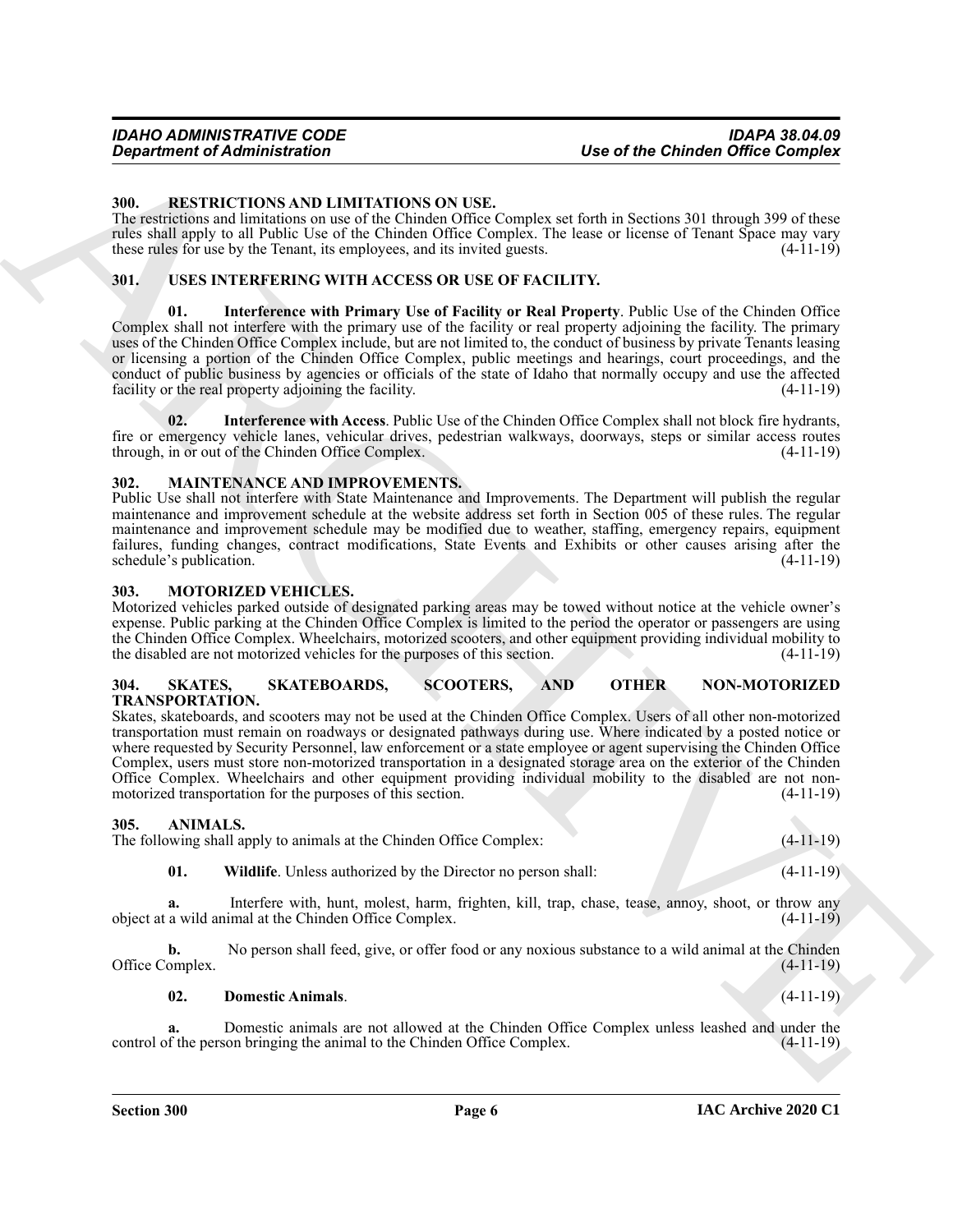*Department of Administration*<br> **Constraints The Comparison Constraints of the Comparison Constraints of the Comparison Comparison Comparison Comparison Comparison Comparison Comparison Comparison Comparison Comparison b.** The person bringing the animal to the Chinden Office Complex shall have in his possession the equipment necessary to remove the animal's fecal matter and shall immediately remove all fecal matter deposited by the animal.  $(4-11-19)$ 

**c.** Persons bringing domestic animals to the Chinden Office Complex shall not permit the animal to swim or wade in irrigation ponds or canals at the Chinden Office Complex. (4-11-19)

#### <span id="page-6-9"></span><span id="page-6-0"></span>**306. LANDSCAPING.**

Unless authorized by the Director, no person shall: (4-11-19)

**01. Plants**. Damage, cut, carve, transplant or remove any plant, including but not limited to trees, at the Chinden Office Complex. (4-11-19)

<span id="page-6-14"></span><span id="page-6-13"></span><span id="page-6-12"></span><span id="page-6-11"></span>**02. Grass**. Dig in or otherwise damage grass areas at the Chinden Office Complex. (4-11-19)

**03.** Irrigation Equipment. Interfere with, damage or remove irrigation equipment at the Chinden omplex. (4-11-19) Office Complex.

**04. Landscaping Materials**. Move or alter landscaping materials at the Chinden Office Complex including, but not limited to, rock, edging materials, and bark or mulch.

<span id="page-6-10"></span>**05.** Climbing. Climb or scale buildings, memorials, statues, trees, fences, or improvements at the Office Complex. (4-11-19) Chinden Office Complex.

#### <span id="page-6-6"></span><span id="page-6-1"></span>**307. FOOD AND BEVERAGES.**

Consumption of food and beverages at the Chinden Office Complex is subject to the following: (4-11-19)

**01. Consumption May Be Prohibited**. The consumption of food and beverages may be prohibited by posted at the entrance to all or a portion of the Chinden Office Complex. (4-11-19) a notice posted at the entrance to all or a portion of the Chinden Office Complex.

<span id="page-6-21"></span><span id="page-6-8"></span><span id="page-6-7"></span>**02. Alcohol**. Alcohol may not be consumed or distributed in the Common Space. (4-11-19)

#### <span id="page-6-2"></span>**308. SMOKING.**

All persons shall observe the smoke free entrance notices and shall smoke only in designated exterior areas of the Chinden Office Complex. (4-11-19) Chinden Office Complex.

#### <span id="page-6-5"></span><span id="page-6-3"></span>**309. FIRES, CANDLES, AND FLAMES.**

Except in designated barbecue facilities, no fires, candles, or other sources of open flame are permitted at the Chinden Office Complex. (4-11-19)

#### <span id="page-6-15"></span><span id="page-6-4"></span>**310. POSTERS, PLACARDS, BANNERS, SIGNS, EQUIPMENT, TABLES, MATERIALS, AND DISPLAYS.**

<span id="page-6-17"></span>**01. Electrical Cords**. Electrical cords must be protected by cord covers or gaffers tape to prevent an electrical or trip hazard. (4-11-19)

<span id="page-6-19"></span>**02. Railings and Stairways**. No items may be placed on railings or stairways and no persons shall sit or stand on railings or stairways. (4-11-19)

<span id="page-6-20"></span>**03. Tossing or Dropping Items**. No items may be tossed or dropped over railings or from one level of a facility to another level or to the ground. (4-11-19)

**04. Ingress or Egress**. No item, including tables, chairs, exhibits, equipment, materials, and displays shall be located so as to block ingress or egress to any portion of the Chinden Office Complex, or to restrict the flow<br>of individuals or motor vehicles using the facility, or to restrict emergency egress or ingress. (4-11 of individuals or motor vehicles using the facility, or to restrict emergency egress or ingress.

#### <span id="page-6-18"></span><span id="page-6-16"></span>**05.** Attaching, Affixing, Leaning, or Propping Materials. Materials, including posters, placards,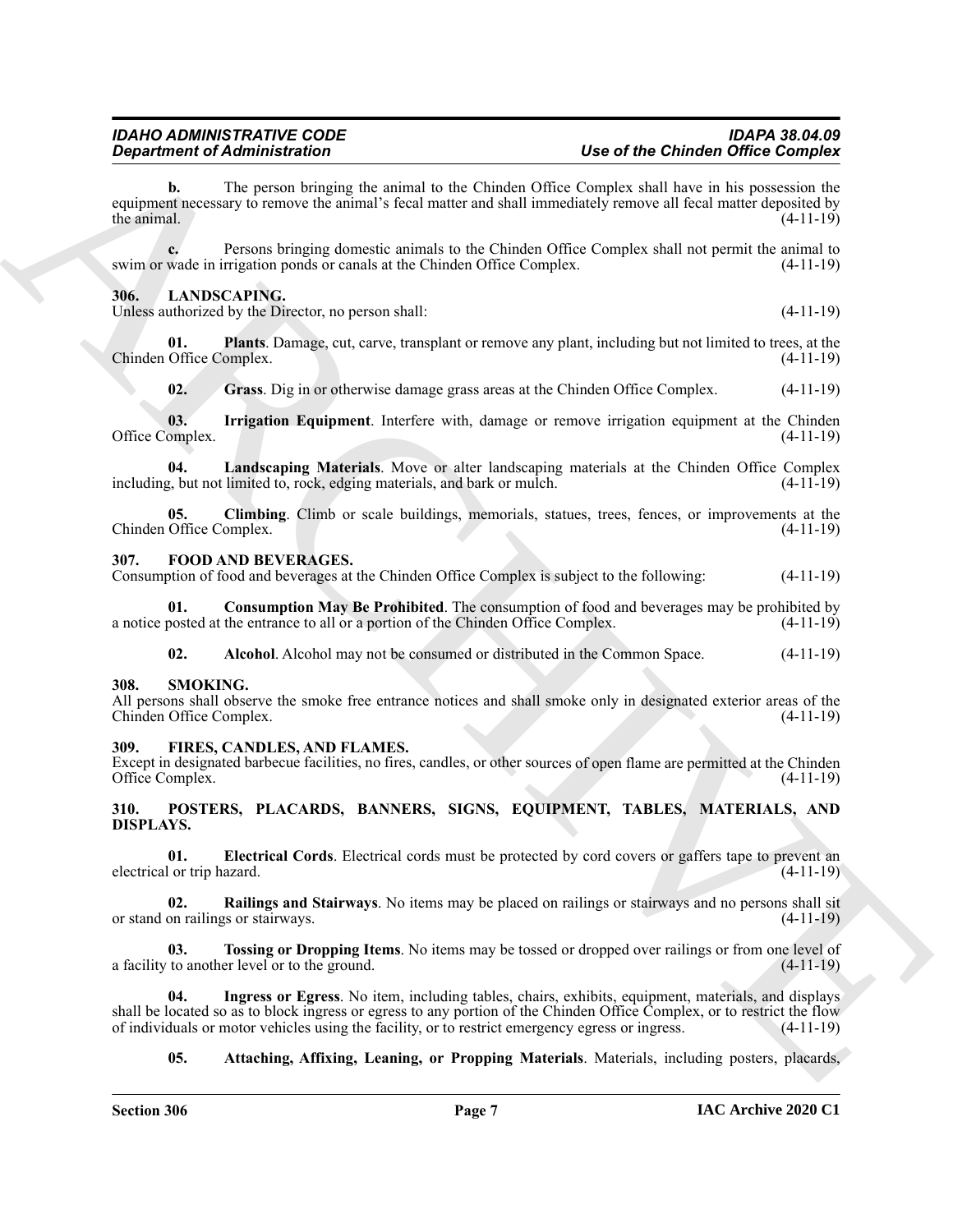**Operation of Administration**<br>
by the order of the Chinese Complete and the control of the control of the Chinese Complete and the Chinese Complete and the Chinese Complete and the Chinese Complete and the Chinese Complet banners, signs, displays, including any printed materials, ropes, and chains shall not be affixed on any exterior surface of the Chinden Office Complex not designed for that purpose or on any permanent commemorative installation, post, railing, fence or landscaping, including trees. All posters, placards, banners, signs, and displays must be free-standing or supported by individuals. No items may be leaned or propped against any exterior surface of the Chinden Office Complex or embedded into the ground, including, but not limited to, placement of a stake, post or rod into the ground to support materials.  $(4-11-19)$ 

<span id="page-7-10"></span>**06. Materials Causing Damage to Exterior Surface**. Stages, risers, chairs, tables, sound equipment, props, materials, displays, and similar items shall be constructed and used in a manner that will not damage, scratch, dent, dig or tear any surface at the Chinden Office Complex or any systems or utilities of the Chinden Office Complex including, but not limited to, fire suppression systems, storm drains, ventilation systems, and landscape watering systems. (4-11-19)

<span id="page-7-9"></span>**07. Distribution of Literature and Printed Material**. All literature and printed material must be distributed at no charge. The party distributing literature and printed material shall ensure periodically and at the conclusion of its use of the Chinden Office Complex that such material is not discarded outside of designated trash receptacles. Literature and printed materials shall not be placed on parked vehicles at the Chinden Office Complex.

 $(4-11-19)$ 

<span id="page-7-12"></span>**08. Surface Markings**. Users shall not use any material to mark on any surface of the Chinden Office Complex including chalk, paint, pens, ink, or dye. (4-11-19)

<span id="page-7-11"></span>**09. Removal of Items**. All items brought to the Chinden Office Complex by the public shall be removed prior to the expiration of each day's hours of use by the public. Unless items are subject to report and transfer to the state treasurer as unclaimed property pursuant to Idaho law, the Director may authorize disposal of items left at the Chinden Office Complex. (4-11-19) items left at the Chinden Office Complex.

### <span id="page-7-5"></span><span id="page-7-0"></span>**311. ITEMS SUBJECT TO SEARCH.**

To enhance security and public safety, security personnel or law enforcement may inspect: (4-11-19)

<span id="page-7-7"></span>**01. Packages and Bags**. Packages, backpacks, purses, bags, and briefcases reasonably suspected of ng stolen items or items prohibited by these rules. (4-11-19) concealing stolen items or items prohibited by these rules.

<span id="page-7-6"></span>**02.** Items. Items brought to the Chinden Office Complex, if there is a reasonable suspicion that an item apable of injuring, damaging or harming persons or property at the Chinden Office Complex. (4-11-19) may be capable of injuring, damaging or harming persons or property at the Chinden Office Complex.

### <span id="page-7-13"></span><span id="page-7-1"></span>**312. PROHIBITED ITEMS.**

The following, as defined in Title 18, Chapter 33, Idaho Code, are not permitted at the Chinden Office Complex: bombs, destructive devices, shrapnel, weapons of mass destruction, biological weapons, and chemical weapons. Security personnel or law enforcement may direct that any person at the Chinden Office Complex immediately remove from the Chinden Office Complex any club, bat, or other item that can be used to injure, damage, or harm persons or property.  $(4-11-19)$ 

### <span id="page-7-2"></span>**313. (RESERVED)**

#### <span id="page-7-14"></span><span id="page-7-3"></span>**314. UTILITY SERVICE.**

The public may not use the utility services of the Chinden Office Complex other than restrooms; provided, however, the Director may authorize limited use of electrical service for the duration of Public Use authorized by these rules. Utility services include, but are not limited to, electrical, sewage, water, and heating services. The Director may terminate the use of utilities if such use interferes with the utility services of the Chinden Office Complex or the equipment or apparatus using utility service fails to comply with applicable rules or codes.  $(4-11-19)$ 

### <span id="page-7-8"></span><span id="page-7-4"></span>**315. LAW ENFORCEMENT AND FACILITY EXIGENCY.**

In case of a fire, bomb threat, utility malfunction, structural failure or other unforeseen emergency or threat endangering public safety or health, or endangering public property, law enforcement, security personnel and state employees or officials may direct all persons off of the Chinden Office Complex and delay or postpone any activity until the emergency or threat is abated. (4-11-19)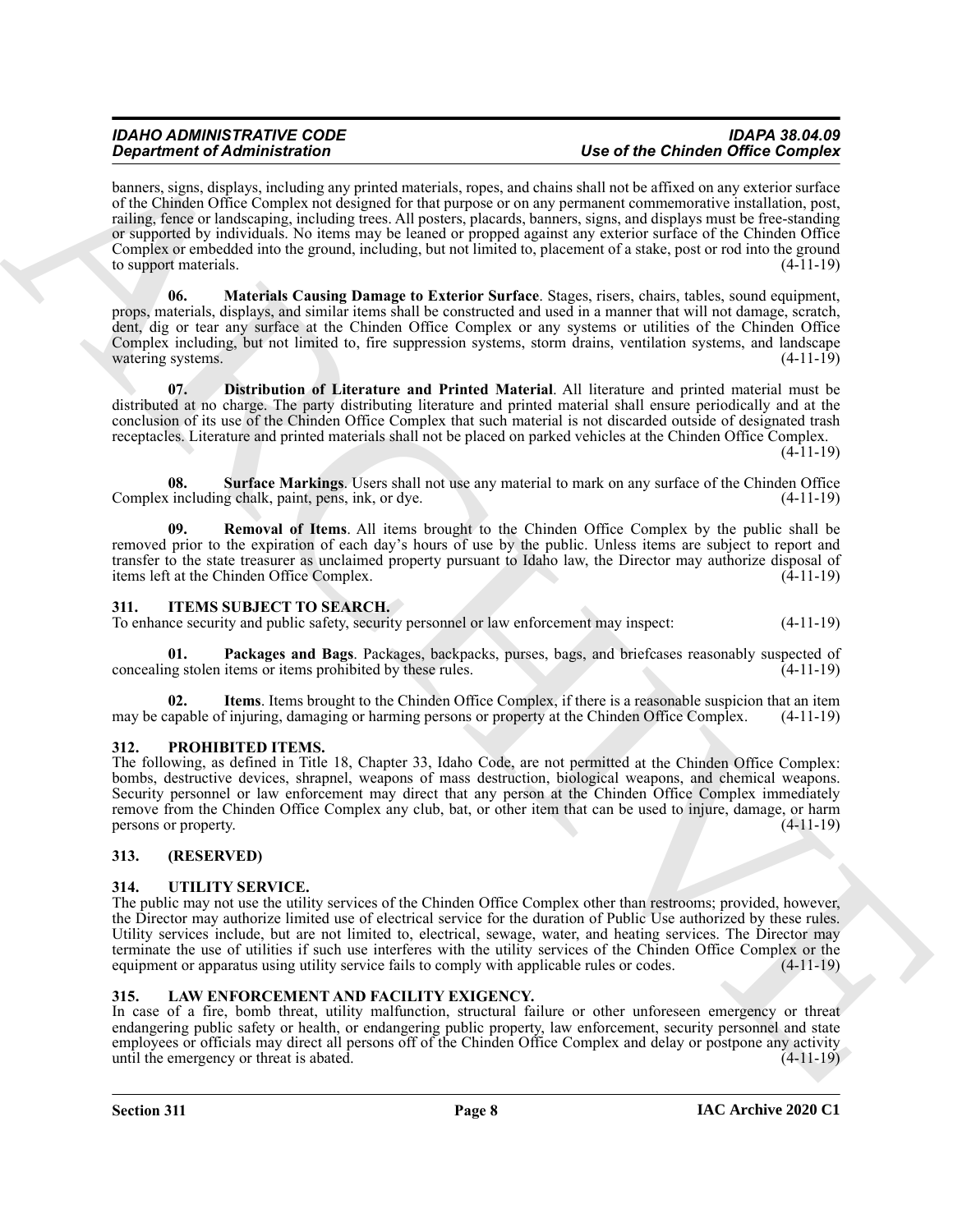#### <span id="page-8-5"></span><span id="page-8-0"></span>**316. COMPLIANCE WITH LAW.**

All use of the Chinden Office Complex shall comply with applicable law including, but not limited to, fire and safety codes. (4-11-19)  $\csc \csc \left(4-11-19\right)$ 

# <span id="page-8-6"></span><span id="page-8-1"></span>**317. HEALTH, SAFETY, AND MAINTENANCE OF CHINDEN OFFICE COMPLEX.**

<span id="page-8-7"></span>**01.** Clean Condition After Use. Users shall leave the Chinden Office Complex in reasonably clean condition after use, including depositing all trash in designated receptacles. (4-11-19)

<span id="page-8-9"></span>**02.** Items Return to Proper Location. Users shall return all items including, but not limited to, furniture and trash receptacles, to their location at the conclusion of the use.  $(4-11-19)$ movable furniture and trash receptacles, to their location at the conclusion of the use.

**Operation of Administration**<br>
216 COMPLEMENTILE WITH LAW.<br>
ARCHIVENTILE WITH LAW complete will convey with applicable low including, but not limited b, for each order<br>
ARCHIVENTI SAFFIFY, AND MATERIX NAVER VAN CHEVIDEOFF **03. Public Health**. No person shall excrete human waste at the Chinden Office Complex except in designated restroom facilities. For purposes of this section, excrete means the discharge of human waste from the body, including the acts of defecation and urination. For purposes of this section, human waste means human feces or human urine. (4-11-19) human urine. (4-11-19)

<span id="page-8-11"></span><span id="page-8-10"></span><span id="page-8-8"></span>**04. Fireworks**. No person shall possess or use fireworks at the Chinden Office Complex. (4-11-19)

**05.** Use of Waterways. No person shall swim, fish, or wade in waterways at the Chinden Office Complex. (4-11-19) Complex. (4-11-19)

#### <span id="page-8-2"></span>**318. -- 399. (RESERVED)**

#### <span id="page-8-12"></span><span id="page-8-3"></span>**400. LIABILITY.**

<span id="page-8-14"></span>**01.** State Liability. Nothing in these rules shall extend the liability of the state of Idaho beyond that in the Idaho Tort Claims Act, Title 6, Chapter 9, Idaho Code. (4-11-19) provided in the Idaho Tort Claims Act, Title 6, Chapter 9, Idaho Code.

<span id="page-8-13"></span>**02. No Endorsement**. Action or inaction of the Department shall not imply endorsement or approval by the state of Idaho of the actions, objectives or views of participants in Public Use of the Chinden Office Complex. (4-11-19)

#### <span id="page-8-4"></span>**401. – 999. (RESERVED)**